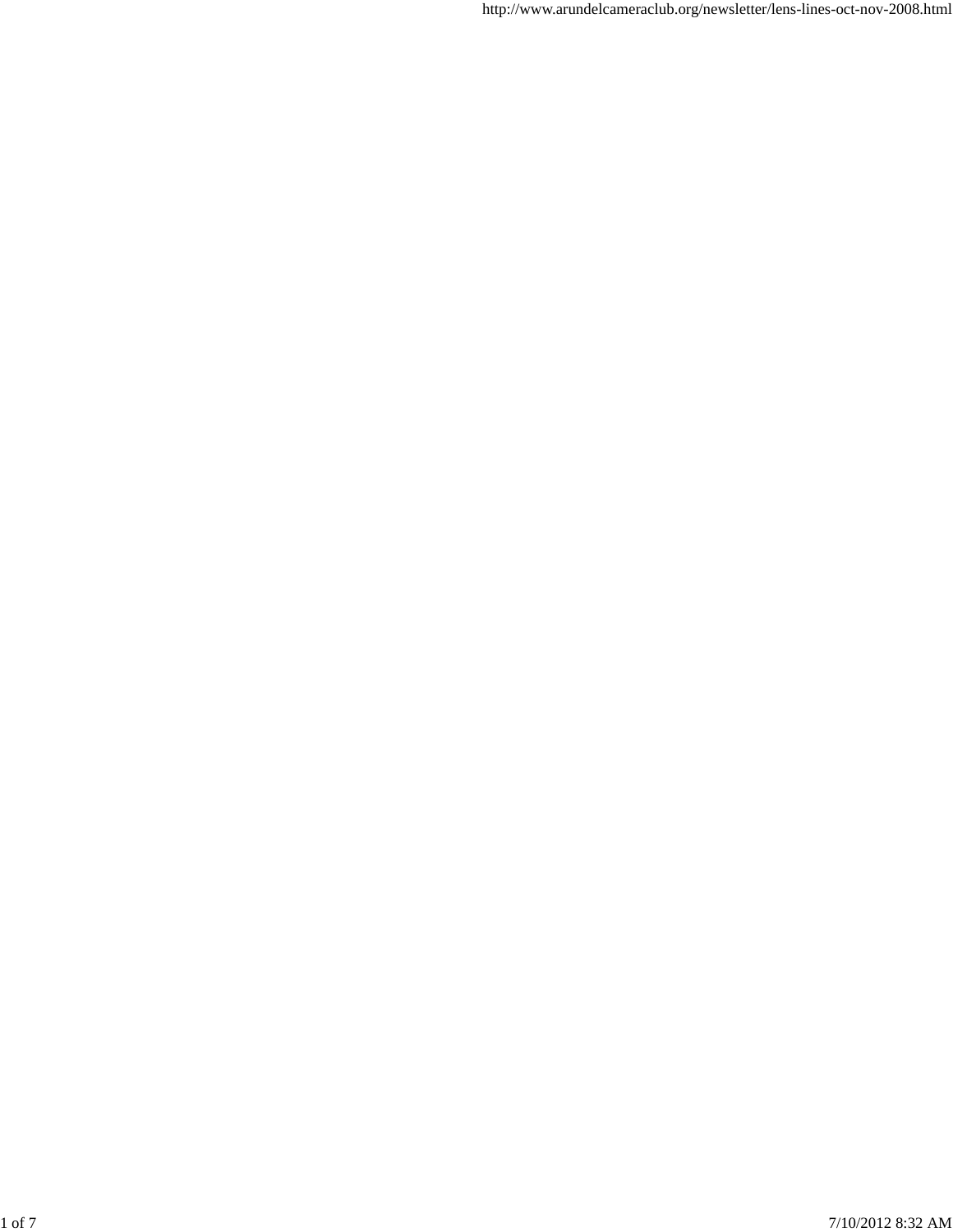# **LENS LINES**

October/November 2008

**President** Howard Penn 410-544-1742 howwardpennphoto@ comcast.net

# **1st VP(s) Programs**

Chuck Gallegos 410-571-0562 gallegoscl@gmail.com

Betty Harris 410-729-0255 ef.harris@verizon.net

**2nd VP Contests** Chip Bulgin 410-518-6876 chip.bulgin@comcast.net

#### **Secretary/Treasurer**

Sunny Frank 301-261-6181 sunnyfrank@covad.net

# **Delegates**

Dick Chomitz 410-721-5573

#### **Webmaster**

David Joyner wdjoyner@gmail.com

# The Official Newsletter of the Anne Arundel Camera Club

http://arundelcameraclub.org/ http://flickr.com/groups/arundelcamera/

#### **Field Trip**

November 8<sup>th</sup> - Carrie Murry Nature Raptor Shoot November 9<sup>th</sup> - Great Falls Maryland December 6th - Congaing Dam

# **Programs Planned**

**November 5** Contest Digital and Mono, Open **November 12** Program – Celia Pearson **November 19** Contest Slide and Color Prints. Open **November 26** No Meeting Thanksgiving

# **October Contests - People**

# **Novice Digital October 8, 2008**

1st Place Gene Humphrey, Jr "Down the Lane" 2nd Place David Harding "Chloe" 3rd Place Gene Humphrey, Jr "As the Sail Unfurls" 4th Place Gene Crooks "Discovery, a Norman Rockwell Moment" HM Sunny Frank "Bathtime" HM Mike Thomas "Samantha" HM Nancy Kennedy "Trudi"

#### **Unlimited Digital October 8, 2008**

1st Place Howard Penn "Female Fancy Dancer" 2nd Place Donna Neal "Two's Company" 3rd Place Angel Kidwell "My Blue Eyed Baby" 4th Place Howard Penn "Getting Painted for the Parade" HM Sara McNeely "First Ice Cream Cone" HM Dolphy Glendinning "Winning the Race"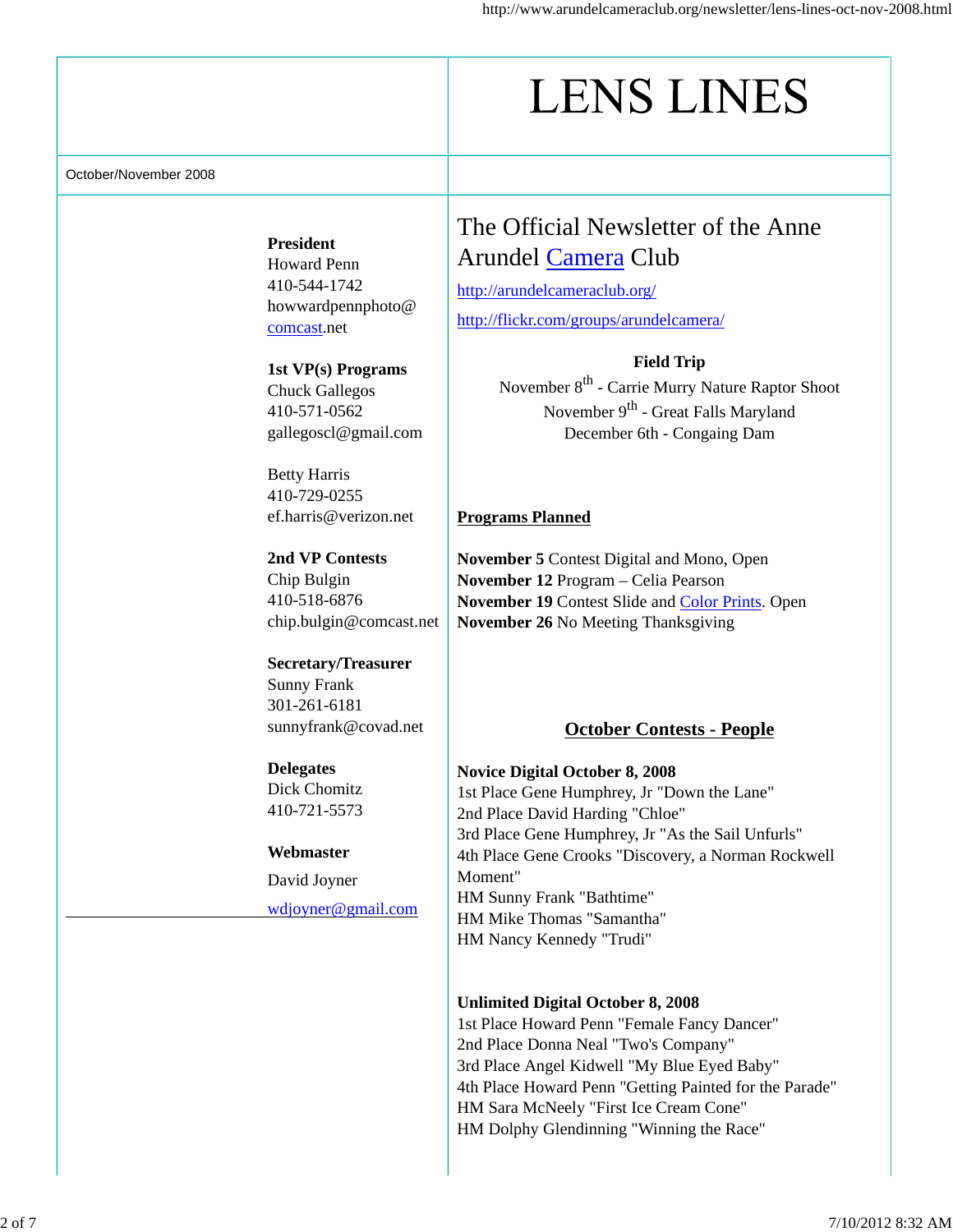# **Novice Monochrome Prints October 8, 2008**

1st Place Donna Neal "Best Friends" 2nd Place John Milleker, Jr. "Good bye Beach" 3rd Place David Harding "Josh" 4th Place John Milleker, Jr. "Dance" HM David Harding "Passing Time" HM Mike Thomas "Goofy Foot Surfer"

#### **Unlimited Monochrome Prints October 8, 2008**

1st Place Gene Crooks "All Aboard" 2nd Place Bob Miller "A Nice Moment" 3rd Place Gene Crooks "Dude" 4th Place Dolphy Glendinning "Security" HM Gene Crooks "Deckhand" HM Angel Kidwell "Lovely Locks"

#### **Novice Color Prints October 22, 2008**

1st Place David Harding "Paint, What Paint?" 2nd Place Michelle Barkdoll "Real Surfer Photography" 3rd Place Jackie Colestock "The Cooper" 4th Place Sunny Frank "Magical Moment" HM John Milleker, Jr. "Surfer" HM Michelle Barkdoll "Baywatch Wanna Be" HM Nancy Kennedy "Gelato-Eating Biker Chick" HM Cathleen Steele "Taking a Break"

#### **Unlimited Color Prints October 22, 2008**

1st Place Donna Neal "Mountain Man" 2nd Place Howard Penn "Hoop Dancer" 3rd Place Gene Crooks "Singing the Blues" 4th Place Donna Neal "Native American" HM Gene Crooks "My First Birthday"

# **Around Town**

**November 14 - 30 2008** Dick Bond Exhibition - A Walk in the Woods An exhibit of black and white photographs with a 114 year old camera

Dick Bond has been teaching photography at Maryland Hall for more than 25 years. For the past two years he's used a restored 1895 Korona View camera to take captivating black and white images of local woodlands.

**The Annapolis Collection Gallery** 45 West Street Annapolis, Md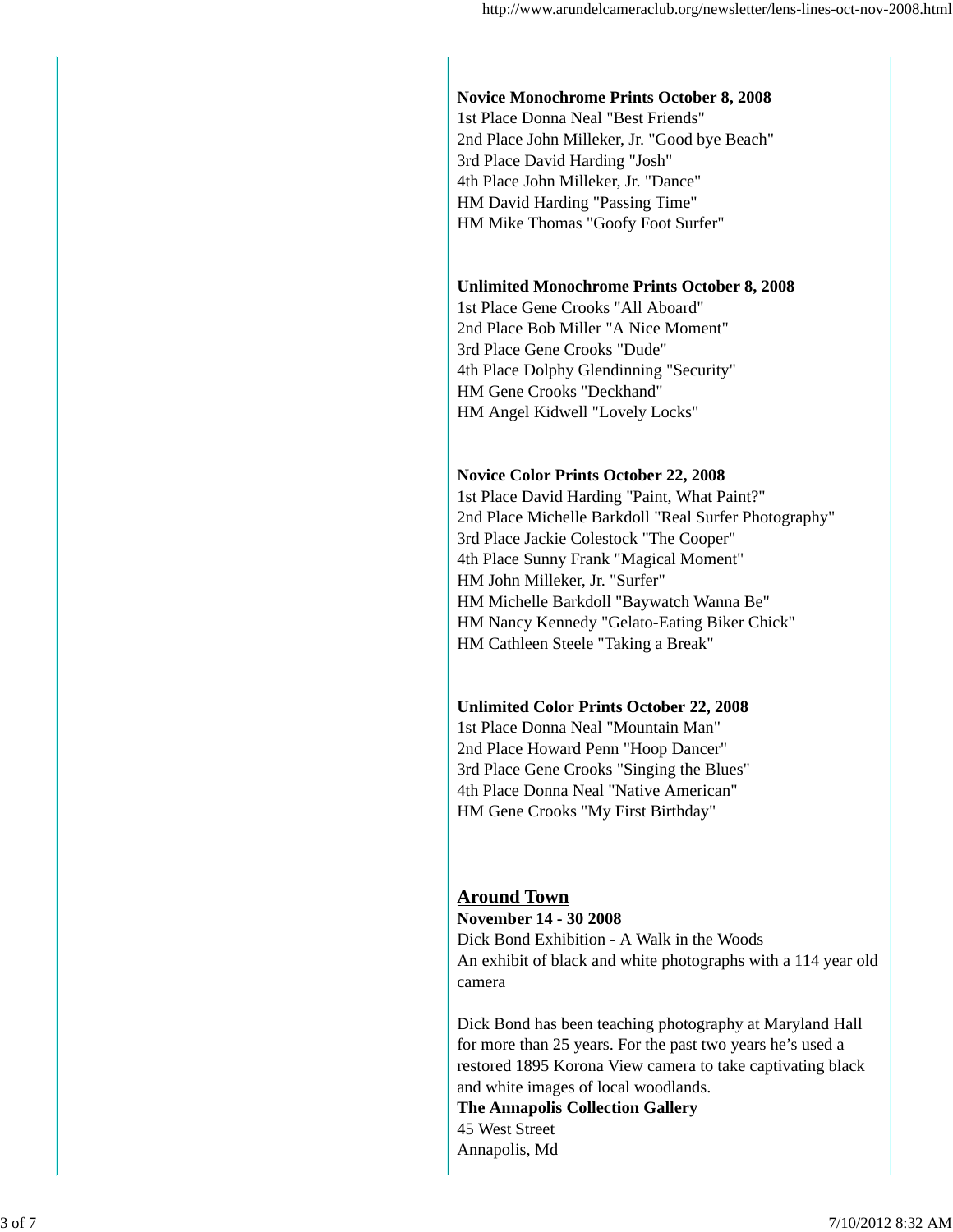**Wed 19 November 2008 - Sun 23 November 2008** Pride Of Baltimore II Is Coming To Annapolis

PRIDE OF BALTIMORE II is sailing into Annapolis this month and is offering guests a variety of ways to experience this traditional sailing vessel. PRIDE II is fresh off her 2008 Great Lakes Tour which took the ship to ports in all five of the Great Lakes, as well as ports along the Northern Atlantic Coast.

For the past couple of weeks PRIDE II has been busy making appearances in ports throughout the Chesapeake Bay, and also taking top honors in the Great Chesapeake Bay Schooner Race.

PRIDE II will be making her first visit this weekend, arriving on Friday afternoon and can be found at the National Sailing Hall of Fame Dock. On Saturdays and Sundays, the ship will open for visitors.

Contact: 888-557-7433

Location: Annapolis City Dock. Market Space , Annapolis 21401

# **Fri 21 November 2008 - Sun 04 January 2009**

Lights on the Bay

Anne Arundel Medical Center's annual holiday light show, "Lights on the Bay," will open to the public Nov. 21 and continue through Jan. 4, 2009 at Sandy Point State Park, 1100 E. College Parkway. The show features almost 70 animated and stationary displays, three lighted tunnels, and perimeter and architectural lighting along a two mile drive through the park. A number of displays are unique to the area, such as the Colonial Village modeled after historic Annapolis and the display of Midshipman tossing their hats in the air. This year the show has two new lighting themes: a North Pole Penguin Village and an Under the Sea Adventure. Each night children can participate in a scavenger hunt by looking for items in the show and answering display-related questions. A drawing for prizes will be held, and 3-D glasses can be purchased for \$3 to view some displays in three dimensions. Admission is \$14 per car, \$28 per minibus or trolley, and \$50 for a coach bus. Coupons, available at Graul's Markets, Anne Arundel County Public Libraries, and in the Annapolis Pennysaver, offer a \$4 discount on weekdays. All proceeds benefit the medical center. For more information, call 443-481-3161 beginning Nov. 7.

Contact: 443-481-3161

Location: Sandy Point State Park. 1100 East College Parkway , Annapolis 21401

**Sat 22 November 2008 5:30 pm - 7:00 pm** Grand Illumination at Homestead Gardens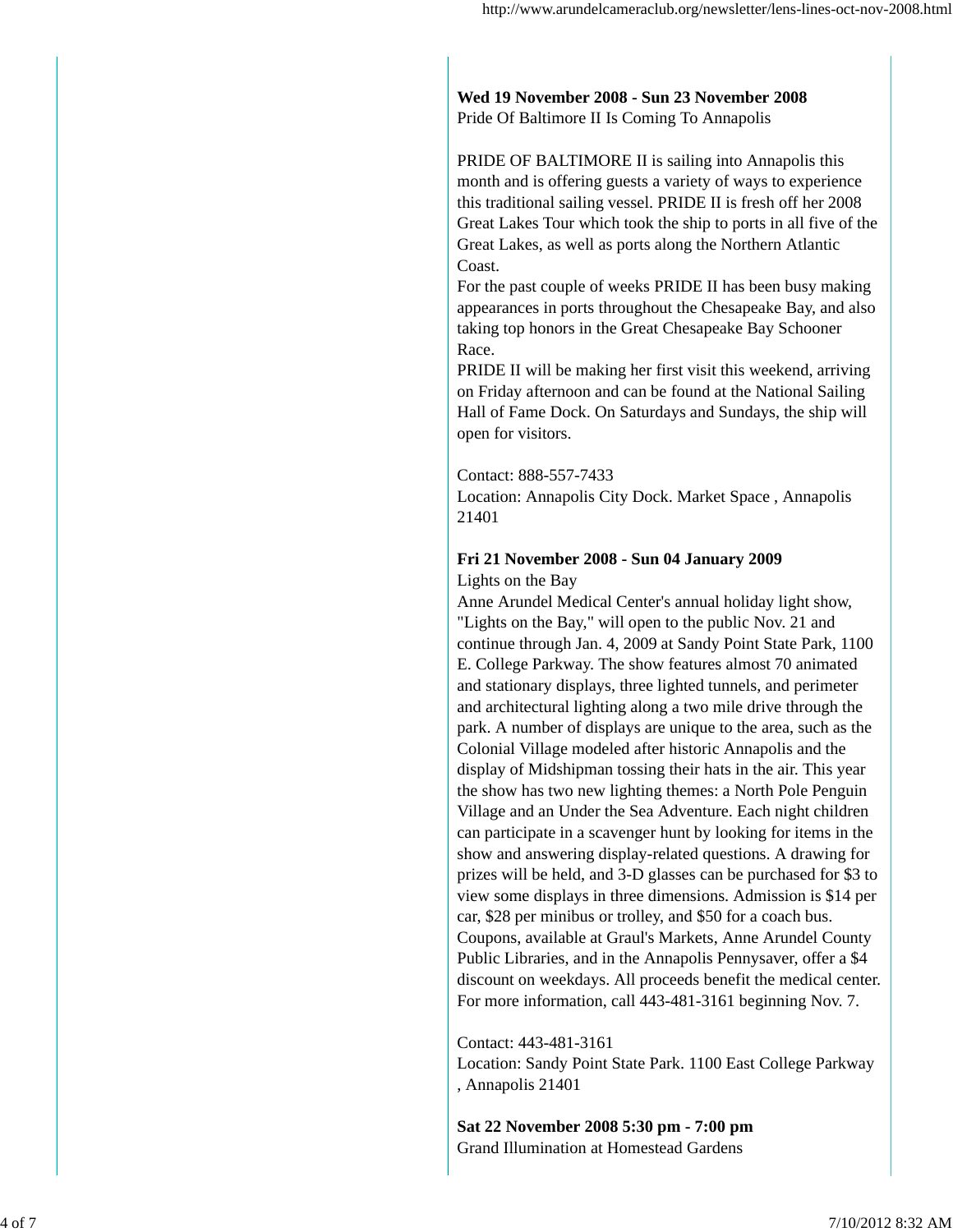A family tradition for years, the Homestead Gardens Grand Illumination transforms a third of a mile of Central Avenue in Davidsonville into a spectacular exhibition of hundreds of thousands of Christmas lights to the music of The Annapolis Chorale. This year, Homestead Gardens has converted its entire display into LED lights, which use 10% of the electricity of conventional Christmas lights yet are much brighter!

#### Contact: 410-798-5000 Ext. or visit www.homesteadgardens.com Location: Homestead Gardens. 743 W. Central Ave , Davidsonville 21035 . www.homesteadgardens.com

#### **Fri 28 November 2008 - Sun 30 November 2008 10:00 am - 9:00 pm**

Festival of Trees

A family tradition since 1990, Kennedy Krieger Institute's Festival of Trees is the largest holiday event on the East coast. Festival of Trees will feature more than 500 ornately decorated trees, wreaths and gingerbread houses designed by local artists. There will be activities for the entire family, and hourly live family entertainment, holiday shopping, train garden and Santaland. Proceeds will benefit thousands of children treated at Kennedy Krieger, giving them the gift of hope. Admission is \$10 for adults, \$5 for children ages 5-12 and seniors. Children 4 years and younger are free.

Contact: 443-923-7300 Ext. or visit www.festivaloftrees.kennedykrieger.org Location: Cow Palace. Maryland State Fairgrounds , Timonium 21093

**Fri 28 November 2008 - Tue 30 December 2008** National ZooLights

ZooLights at the National Zoo in Washington, DC is a winter holiday event that is sure to be fun for the whole family. The National Zoo presents a display of thousands of sparkling lights featuring sculptures of many of the Zoo's most popular animals, including giant pandas, Asian elephants, gibbons, a sea lion, an octopus, and a Komodo dragon. Visitors at ZooLights will enjoy winter-themed crafts, ice sculpting demonstrations, choral groups, and storytellers. Tickets on sale as of November 3, 2008. \$6 for FONZ members \$10 for nonmembers \$20 for a member family pack of four tickets Kids under two are free. Tickets are available at the Zoo's Visitor Center or by Ticketmaster. Dates and Times Wednesdays-Sundays November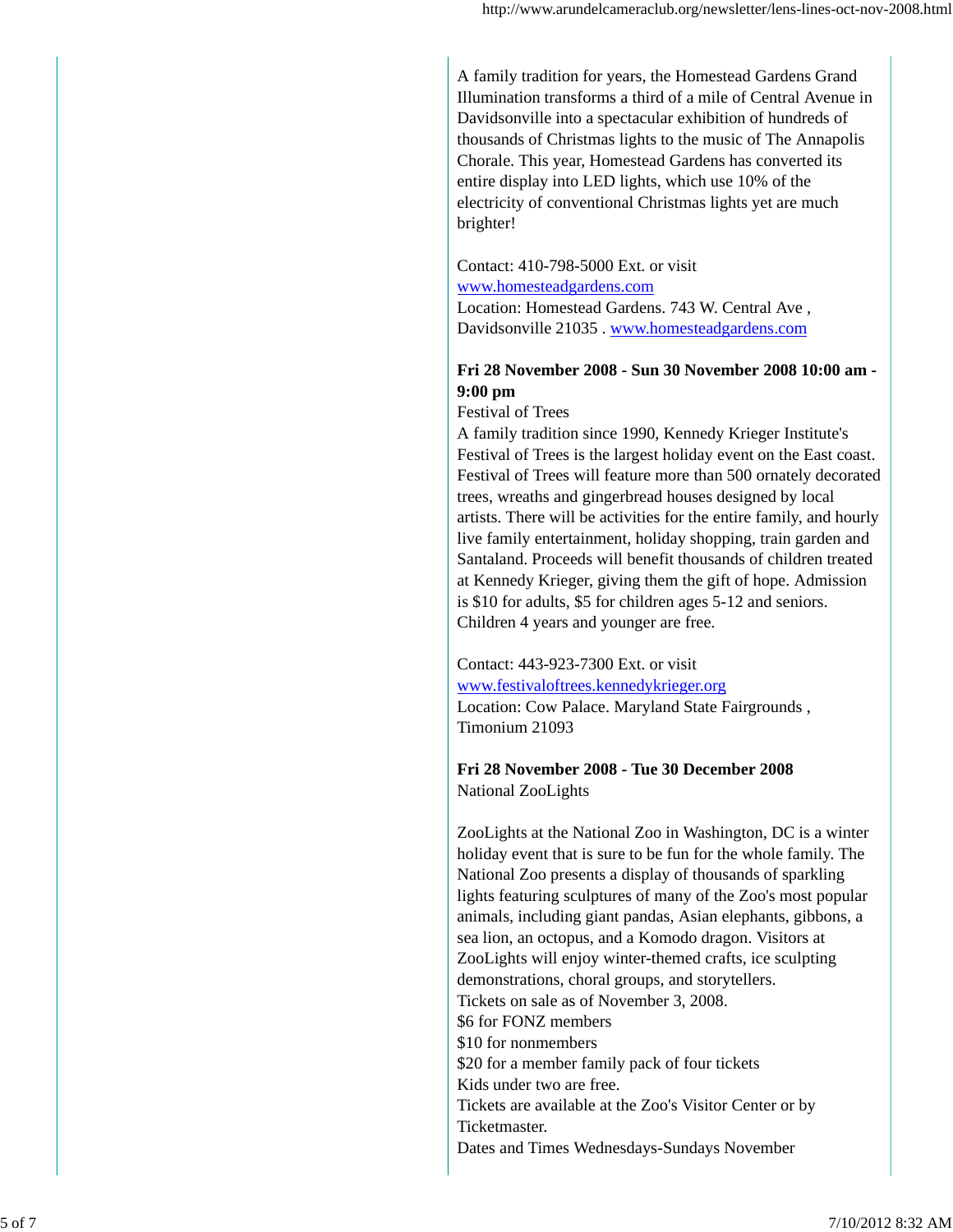28-December 30, 2008 6 to 8:30 p.m. Closest Metro Station to the National Zoo Woodley Park/ Zoo /Adams Morgan stop and the Cleveland Park stop.

Contact: 202-633-4800 or visit http://nationalzoo.si.edu Location: National Zoo. Rock Creek Park , Washington DC 20002

#### **Sat 29 November 2008**

Ice Rink Grand Opening County Executive John R. Leopold will host the grand opening of the new ice rink at Quiet Waters Park Nov. 29 at the park, 600 Quiet Waters Park Road. The ceremony will begin at 10 a.m. and the event features a welcome and ribbon cutting by Mr. Leopold, ice skating demonstrations by students and professionals, and free skating for citizens until noon. For more information, call 410-222-1357.

#### Contact: 410-222-1357

Location: Quiet Waters Park. 600 Quiet Waters Park Road , Annapolis 21403

#### **Sun 30 November 2008 - Tue 30 December 2008** Festival of Lights at the Washington, DC Mormon Temple

The Washington, DC Church of Jesus Christ of Latter-day Saints, also known as the Mormon Temple, is open to all during the Christmas season. This impressive church and its surrounding grounds shine brightly with more than 450,000 sparkling Christmas lights. Each night, a different local musical group performs a live concert in a state-of-the-art theater. All events are free! Visitors are welcome to explore the Washington, DC Mormon Temple grounds and the Visitors' Center and see a live outdoor nativity scene, an indoor exhibit of international nativity scenes and a selection of Christmas films.

Dusk to 10 p.m. nightly. Nativity scene is open each evening from 6 to 9 p.m. Live musical performances begin at 7 and 8 p.m.

Contact: 301-587-0144 or visit Location: Mormon Temple. 9900 Stoneybrook Dr , Kensington 20895

#### **Do you have and Idea for an Article for your Newsletter?**

**Please e-mail your contributing article to the Newsletter Editor at kidwell1292 @cablespeed.com by the 4th Wednesday of Any Month.**